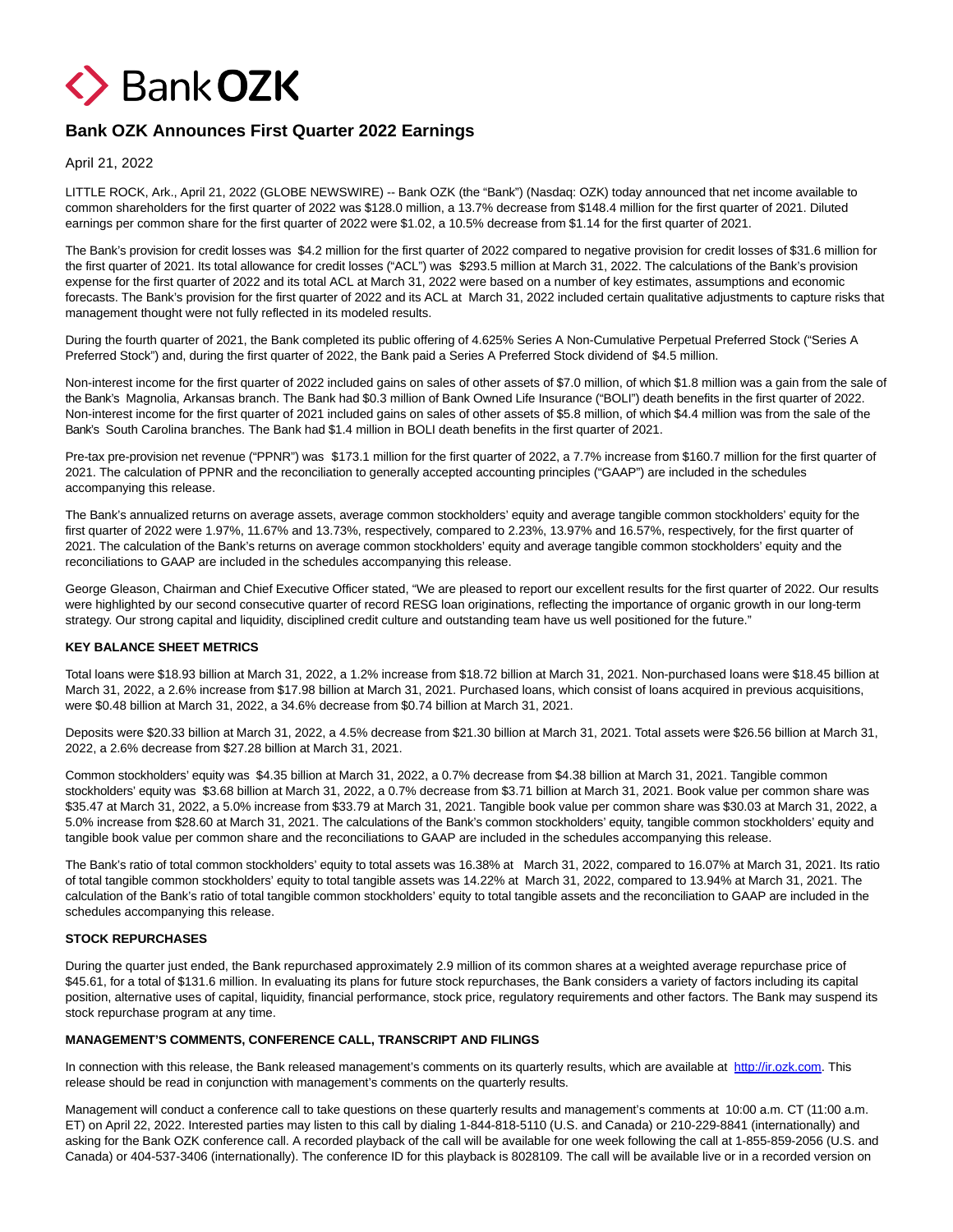the Bank's Investor Relations website at [ir.ozk.com u](https://www.globenewswire.com/Tracker?data=o7Ih0Am5pd8AvW9rqyO0Il4Wk4WyAluSrGBBTh57sEcsXlINc3V765jGj1YoUJB1SLnTSzJC9MfcUqYzJ0japQ==)nder "Company News/Webcasts." The Bank will also provide a transcript of the conference call on its Investor Relations website.

The Bank files with the Federal Deposit Insurance Corporation ("FDIC") annual, quarterly and current reports, proxy materials and other information required by the Securities Exchange Act of 1934, copies of which are available electronically at the FDIC's website at [https://efr.fdic.gov/fcxweb](https://www.globenewswire.com/Tracker?data=Dfi8Bn12WTmhFTRn7ttZnYMbqXuJWmiHYyqGT7lobCw2bRuoB7_6zwA_dVjKLYJxylzvguzZsD-bPAn19fKxjzy6NxUwGevgC9u3Lnl7hqOoa4m5BmODGyqmiTo52Bce8LVGU-1mw-8TEwLDbfulFA==) /efr/index.html and are also available on the Bank's Investor Relations website at [http://ir.ozk.com.](https://www.globenewswire.com/Tracker?data=CWPwwm45RyvXK3ubeMMYSiNgPOLXZWFU09MqVNvRojIvBNnfTxO6kT4cxWinkqnlrBHiWmi45iPzheNQoeZJRQ==) To receive automated email alerts for these materials, please visi[t http://ir.ozk.com/EmailNotification t](https://www.globenewswire.com/Tracker?data=CWPwwm45RyvXK3ubeMMYSvhsyqdAiowYDkMQmpSKRYTpnnRaDaZ-_IRDL3MYujvorF5iI5pgveaG_ChjjAdeJpTDyoIfqeohtfcr64idZzt77maSJjWllEr7AivsdoUU)o sign up.

# **NON-GAAP FINANCIAL MEASURES**

This release contains certain non-GAAP financial measures. The Bank uses these non-GAAP financial measures, specifically return on average tangible common stockholders' equity, tangible book value per common share, total common stockholders' equity, total tangible common stockholders' equity, the ratio of total tangible common stockholders' equity to total tangible assets, and PPNR, to assess the strength of its capital, its ability to generate earnings on tangible capital invested by its shareholders and trends in its net revenue. These measures typically adjust GAAP financial measures to exclude intangible assets or provision for credit losses. Management believes presentation of these non-GAAP financial measures provides useful supplemental information which contributes to a proper understanding of the financial results and capital levels of the Bank. These non-GAAP disclosures should not be viewed as a substitute for financial results determined in accordance with GAAP, and they are not necessarily comparable to non-GAAP performance measures that may be presented by other banks. Reconciliations of these non-GAAP financial measures to the most directly comparable GAAP financial measures are included in the tables at the end of this release under the caption "Reconciliation of Non-GAAP Financial Measures."

#### **FORWARD-LOOKING STATEMENTS**

This presentation and other communications by the Bank include certain "forward-looking statements" regarding the Bank's plans, expectations, thoughts, beliefs, estimates, goals and outlook for the future that are intended to be covered by the Private Securities Litigation Reform Act of 1995. Forward-looking statements are based on management's expectations as well as certain assumptions and estimates made by, and information available to, management at the time. Those statements are not guarantees of future results or performance and are subject to certain known and unknown risks, uncertainties and other factors that may cause actual results to differ materially from those expressed in, or implied by, such forwardlooking statements. These risks, uncertainties and other factors include, but are not limited to: potential delays or other problems in implementing the Bank's growth, expansion and acquisition strategies, including delays in identifying satisfactory sites, hiring or retaining qualified personnel, obtaining regulatory or other approvals, obtaining permits and designing, constructing and opening new offices or relocating, selling or closing existing offices; the ability to enter into and/or close additional acquisitions; the availability of and access to capital; possible downgrades in the Bank's credit ratings or outlook which could increase the costs of or decrease the availability of funding from capital markets; the ability to attract new or retain existing or acquired deposits or to retain or grow loans, including growth from unfunded closed loans; the ability to generate future revenue growth or to control future growth in non-interest expense; interest rate fluctuations, including changes in the yield curve between short-term and long-term interest rates or changes in the relative relationships of various interest rate indices; the potential impact of the transition from the London Interbank Offered Rate ("LIBOR") as a reference rate; competitive factors and pricing pressures, including their effect on the Bank's net interest margin or core spread; general economic, unemployment, credit market and real estate market conditions, and the effect of such conditions on the creditworthiness of borrowers, collateral values, the value of investment securities and asset recovery values; changes in legal, financial and/or regulatory requirements; recently enacted and potential legislation and regulatory actions and the costs and expenses to comply with new and/or existing legislation and regulatory actions, including those actions in response to the coronavirus ("COVID-19") pandemic such as the Coronavirus Aid, Relief and Economic Security Act, the Consolidated Appropriations Act of 2021, the American Rescue Plan Act of 2021, and any similar or related laws, rules and regulations; changes in U.S. government monetary and fiscal policy; FDIC special assessments or changes to regular assessments; the ability to keep pace with technological changes, including changes regarding maintaining cybersecurity; the impact of failure in, or breach of, our operational or security systems or infrastructure, or those of third parties with whom we do business, including as a result of cyber-attacks or an increase in the incidence or severity of fraud, illegal payments, security breaches or other illegal acts impacting the Bank or its customers; natural disasters or acts of war or terrorism; the adverse effects of the ongoing global COVID-19 pandemic, including the duration of the pandemic and actions taken to contain or treat COVID-19, on the Bank, the Bank's customers, the Bank's staff, the global economy and the financial markets; potential impact of supply chain disruptions or inflation; national, international or political instability or military conflict, including the ongoing war in Ukraine; the competition and costs of recruiting and retaining human talent; impairment of our goodwill or other intangible assets; adoption of new accounting standards, or changes in existing standards; and adverse results (including costs, fines, reputational harm and/or other negative effects) from current or future litigation, regulatory examinations or other legal and/or regulatory actions or rulings as well as other factors identified in this communication or as detailed from time to time in our public filings, including those factors described in the disclosures under the headings "Forward-Looking Information" and "Item 1A. Risk Factors" in our most recent Annual Report on Form 10-K for the year ended December 31, 2021 and our quarterly reports on Form 10-Q. Should one or more of the foregoing risks materialize, or should underlying assumptions prove incorrect, actual results or outcomes may vary materially from those described in, or implied by, such forward-looking statements. The Bank disclaims any obligation to update or revise any forward-looking statements based on the occurrence of future events, the receipt of new information or otherwise.

## **GENERAL INFORMATION**

Bank OZK (Nasdaq: OZK) is a regional bank providing innovative financial solutions delivered by expert bankers with a relentless pursuit of excellence. Headquartered in Little Rock, Arkansas, Bank OZK conducts operations with over 240 offices in eight states including Arkansas, Georgia, Florida, North Carolina, Texas, California, New York and Mississippi. Bank OZK can be found at [www.ozk.com a](https://www.globenewswire.com/Tracker?data=ldO8ns3xvhBmcTuIe4iO0GP2ck_f9wlf-aSRaKIYLr51YBv0DZhlpx9CjuJcQlMaDdjAgp4c-GEeyoWHNFF-RQ==)nd on [Facebook,](https://www.globenewswire.com/Tracker?data=AxKcn8iBToLWOVR184AWDLDtc7nvdxwkbgKn41Tu2z4eYxcunwsux1P-o20HOTCyedJf1FoTZ-leGAYFVjYVvw==) [Twitter a](https://www.globenewswire.com/Tracker?data=rA-3-N4Lsrs38WDEzLzAoYkFq2zKubFR15ddSlruKEKi0mCfC6VMKr4aMynAZfKVybCuN-gGiu35oYXYFUcdPgmoXUobQ-U9pXI6RtoOHNs=)nd [LinkedIn](https://www.globenewswire.com/Tracker?data=aeM-a3fG9uXj3lWfoaHBslZgcStOKviHXWmZKQ_K-6GWjkNK1e6d5nu8spomWLaBHRHtJcCJGx6W3tihHZ6DYPwt-25s38nxUY4nlFM0FqY=) or contacted at (501) 978-2265 or P. O. Box 8811, Little Rock, Arkansas 72231-8811.

# **Bank OZK Consolidated Balance Sheets** Unaudited

| March 31, | December 31, |
|-----------|--------------|
| 2022      | 2021         |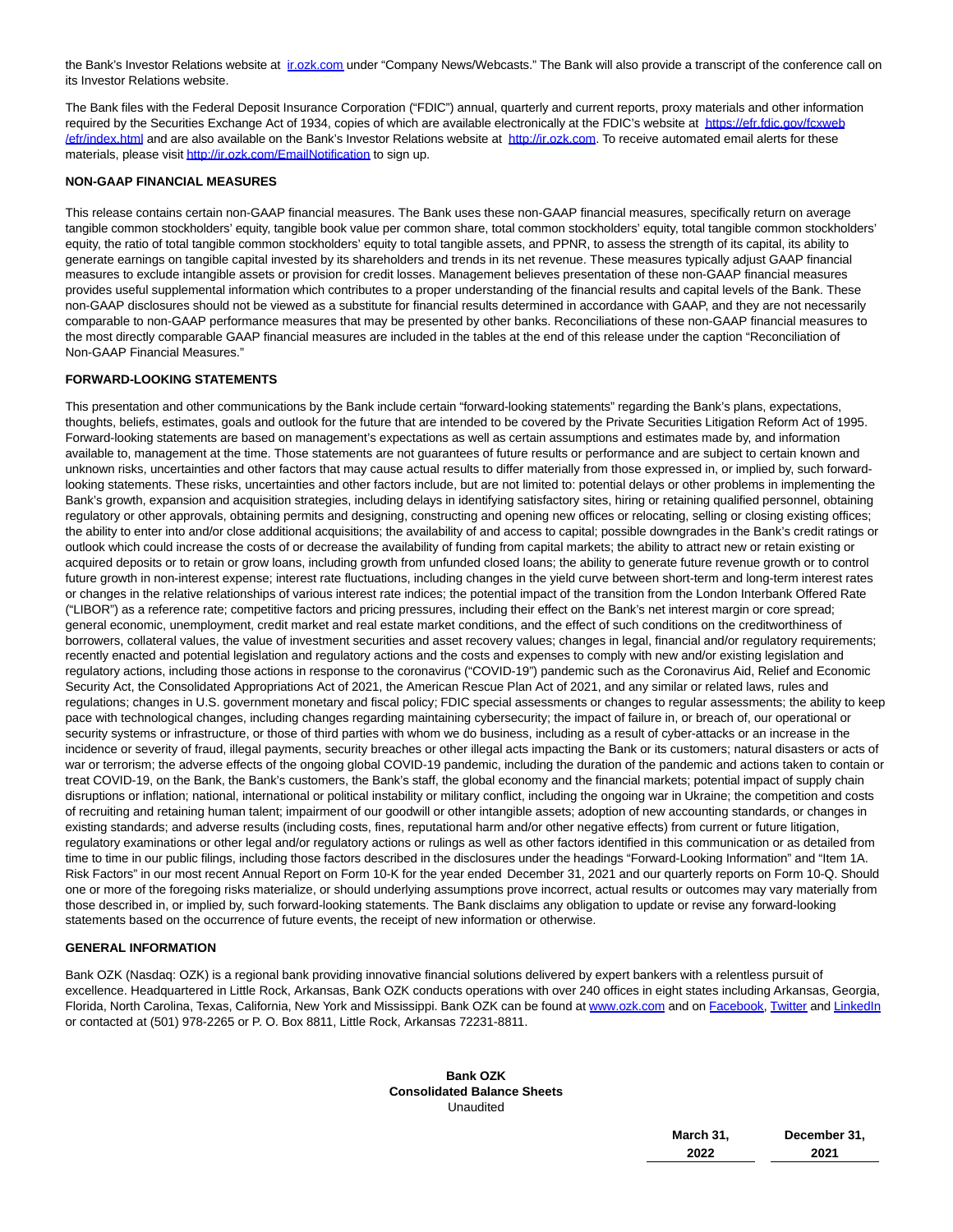|                                                                                                     | (Dollars in thousands, except per share<br>amounts) |                  |
|-----------------------------------------------------------------------------------------------------|-----------------------------------------------------|------------------|
| <b>ASSETS</b>                                                                                       |                                                     |                  |
| Cash and cash equivalents                                                                           | \$<br>1,605,812                                     | \$<br>2,053,829  |
| Investment securities - available for sale ("AFS")                                                  | 3,728,284                                           | 3,916,733        |
| Investment securities - trading                                                                     |                                                     | 14,957           |
| Federal Home Loan Bank of Dallas and other bankers' bank stocks                                     | 40,876                                              | 40,788           |
| Non-purchased loans                                                                                 | 18,449,723                                          | 17,791,610       |
| Purchased loans                                                                                     | 481,299                                             | 516,215          |
| Allowance for loan losses                                                                           | (204, 213)                                          | (217, 380)       |
| Net loans                                                                                           | 18,726,809                                          | 18,090,445       |
| Premises and equipment, net                                                                         | 693.748                                             | 695,857          |
| Foreclosed assets                                                                                   | 3,417                                               | 5,744            |
| Accrued interest receivable                                                                         | 83,114                                              | 83,025           |
| Bank owned life insurance ("BOLI")                                                                  | 779,271                                             | 774,822          |
| Goodwill and other intangible assets, net                                                           | 667,546                                             | 669,063          |
| Other, net                                                                                          | 233,476                                             | 185,167          |
| <b>Total assets</b>                                                                                 | \$<br>26,562,353                                    | \$<br>26,530,430 |
| <b>LIABILITIES AND STOCKHOLDERS' EQUITY</b>                                                         |                                                     |                  |
| Deposits:                                                                                           |                                                     |                  |
| Demand non-interest bearing                                                                         | \$<br>5,008,742                                     | \$<br>4,983,788  |
| Savings and interest bearing transaction                                                            | 9,753,148                                           | 9,245,727        |
| Time                                                                                                | 5,567,772                                           | 5,979,619        |
| Total deposits                                                                                      | 20,329,662                                          | 20,209,134       |
| Other borrowings                                                                                    | 756,347                                             | 756,321          |
| Subordinated notes                                                                                  | 346,333                                             | 346,133          |
| Subordinated debentures                                                                             | 121,171                                             | 121,033          |
| Reserve for losses on unfunded loan commitments                                                     | 89,327                                              | 71,609           |
| Accrued interest payable and other liabilities                                                      | 226,344                                             | 186,840          |
|                                                                                                     | 21,869,184                                          | 21,691,070       |
| <b>Total liabilities</b>                                                                            |                                                     |                  |
| Commitments and contingencies                                                                       |                                                     |                  |
| Stockholders' equity:                                                                               |                                                     |                  |
| Preferred stock; \$0.01 par value; 100,000,000 shares authorized; 14,000,000 issued and outstanding |                                                     |                  |
| at March 31, 2022 and December 31, 2021                                                             | 338,980                                             | 338,980          |
| Common stock; \$0.01 par value; 300,000,000 shares authorized; 122,677,195 and 125,443,748          |                                                     |                  |
| shares issued and outstanding at March 31, 2022 and December 31, 2021, respectively                 | 1,227                                               | 1,254            |
| Additional paid-in capital                                                                          | 1,962,126                                           | 2,093,702        |
| Retained earnings                                                                                   | 2,468,652                                           | 2,378,466        |
| Accumulated other comprehensive (loss) income                                                       | (80, 928)                                           | 23,841           |
| Total stockholders' equity before noncontrolling interest                                           | 4,690,057                                           | 4,836,243        |
| Noncontrolling interest                                                                             | 3,112                                               | 3,117            |
| Total stockholders' equity                                                                          | 4,693,169                                           | 4,839,360        |
| Total liabilities and stockholders' equity                                                          | \$<br>26,562,353                                    | \$<br>26,530,430 |

# **Bank OZK Consolidated Statements of Income** Unaudited

|                        | <b>Three Months Ended</b>               | March 31, |         |
|------------------------|-----------------------------------------|-----------|---------|
|                        | 2022                                    |           | 2021    |
|                        | (Dollars in thousands, except per share | amounts)  |         |
| Interest income:       |                                         |           |         |
| Non-purchased loans    | \$<br>239,995                           | S         | 239,827 |
| Purchased loans        | 8,170                                   |           | 11,935  |
| Investment securities: |                                         |           |         |
| Taxable                | 10,611                                  |           | 8,083   |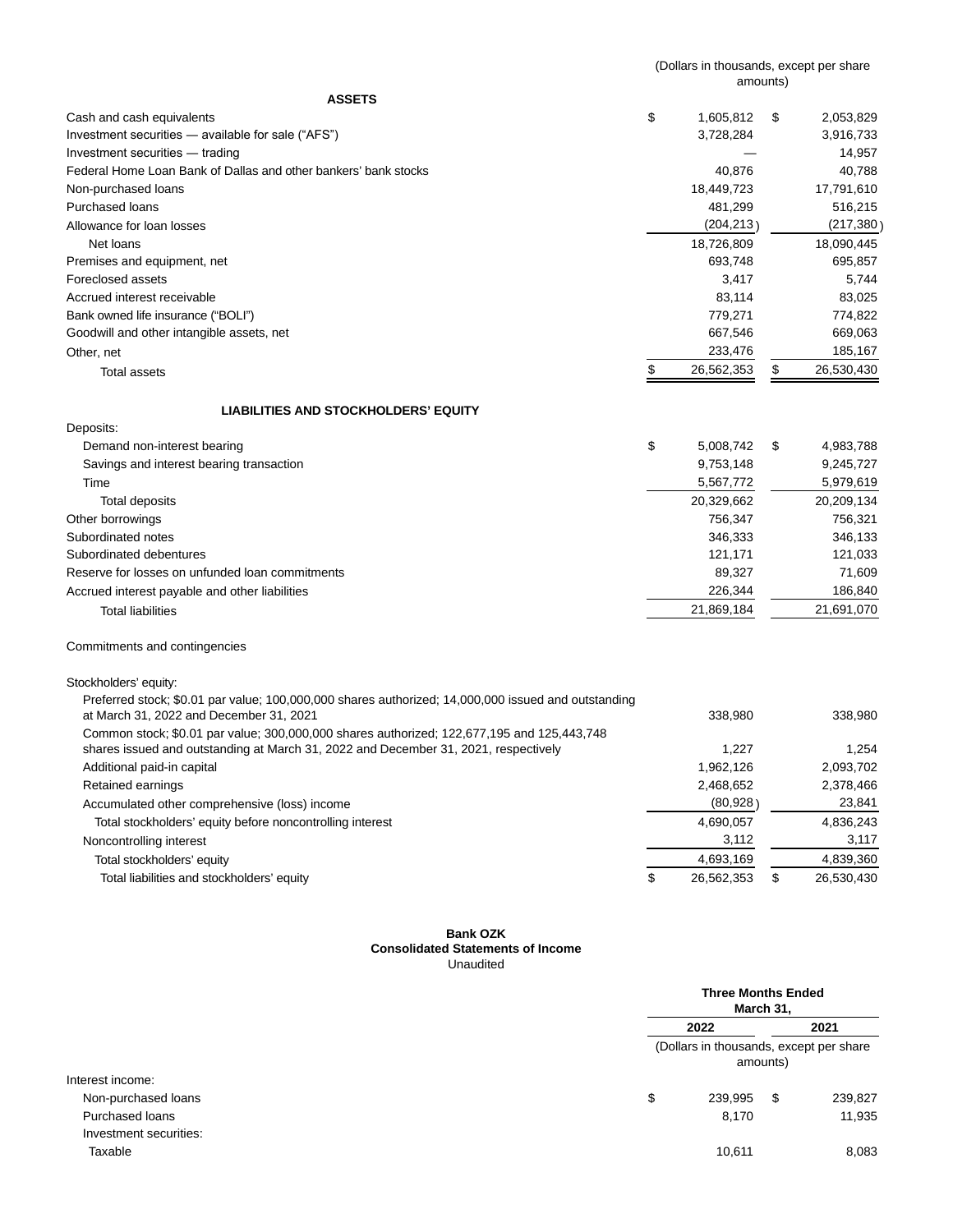| Tax-exempt                                            | 2,986         | 3,681         |
|-------------------------------------------------------|---------------|---------------|
| Deposits with banks and federal funds sold            | 609           | 538           |
| Total interest income                                 | 262,371       | 264,064       |
| Interest expense:                                     |               |               |
| Deposits                                              | 8,492         | 24,350        |
| Other borrowings                                      | 998           | 990           |
| Subordinated notes                                    | 2,574         | 3,146         |
| Subordinated debentures                               | 964           | 942           |
| Total interest expense                                | 13,028        | 29,428        |
| Net interest income                                   | 249,343       | 234,636       |
| Provision for credit losses                           | 4,190         | (31, 559)     |
| Net interest income after provision for credit losses | 245,153       | 266,195       |
| Non-interest income:                                  |               |               |
| Service charges on deposit accounts:                  |               |               |
| NSF/Overdraft fees                                    | 4,201         | 3,323         |
| All other service charges                             | 6,690         | 6,342         |
| Trust income                                          | 2,094         | 2,206         |
| <b>BOLI</b> income:                                   |               |               |
| Increase in cash surrender value                      | 4,793         | 4,881         |
| Death benefits                                        | 297           | 1,409         |
| Loan service, maintenance and other fees              | 3,018         | 3,551         |
| Gains on sales of other assets                        | 6,992         | 5,828         |
| Net (losses) gains on investment securities           | (90)          |               |
| Other                                                 | 3,480         | 4,577         |
| Total non-interest income                             | 31,475        | 32,117        |
| Non-interest expense:                                 |               |               |
| Salaries and employee benefits                        | 54,648        | 53,645        |
| Net occupancy and equipment                           | 17,215        | 16,468        |
| Other operating expenses                              | 35,852        | 35,946        |
| Total non-interest expense                            | 107,715       | 106,059       |
| Income before taxes                                   | 168,913       | 192,253       |
| Provision for income taxes                            | 36,410        | 43,818        |
| Net income                                            | 132,503       | 148,435       |
| Earnings attributable to noncontrolling interest      | 5             | (19)          |
| Preferred stock dividends                             | 4,480         |               |
| Net income available to common stockholders           | \$<br>128,028 | \$<br>148,416 |
| Basic earnings per common share                       | 1.03<br>\$    | \$<br>1.15    |
| Diluted earnings per common share                     | \$<br>1.02    | \$<br>1.14    |
|                                                       |               |               |

#### **Bank OZK Consolidated Statements of Stockholders' Equity** Unaudited

|                                                     | <b>Preferred</b><br><b>Stock</b> | Common<br><b>Stock</b> | <b>Additional</b><br>Paid-In<br>Capital | <b>Retained</b><br><b>Earnings</b> | Accumulated<br>Other<br>Comprehensive<br>(Loss) Income | Non-<br>Controlling<br><b>Interest</b> | Total       |
|-----------------------------------------------------|----------------------------------|------------------------|-----------------------------------------|------------------------------------|--------------------------------------------------------|----------------------------------------|-------------|
|                                                     |                                  |                        |                                         |                                    | (Dollars in thousands, except per share amounts)       |                                        |             |
| Three months ended March 31, 2022:                  |                                  |                        |                                         |                                    |                                                        |                                        |             |
| Balances - December 31, 2021                        | \$338.980                        | 1.254                  | \$2,093,702                             | \$2,378,466                        | 23.841                                                 | 3.117                                  | \$4,839,360 |
| Net income                                          |                                  |                        |                                         | 132,503                            |                                                        |                                        | 132,503     |
| Earnings attributable to<br>noncontrolling interest |                                  |                        |                                         | 5                                  |                                                        | (5)                                    |             |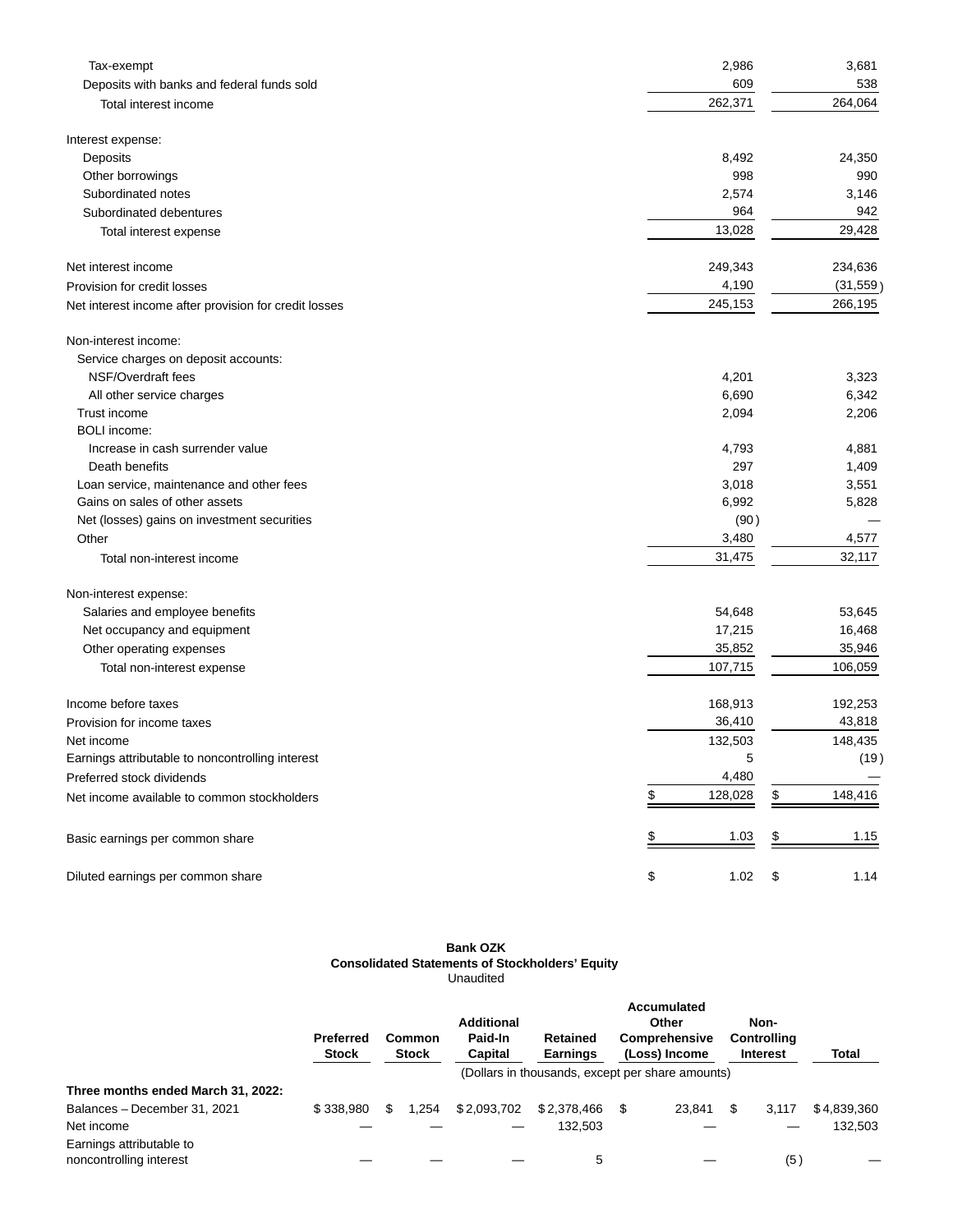| Total other comprehensive loss                 |           |             |             |             | (104, 769)      |             | (104, 769)  |
|------------------------------------------------|-----------|-------------|-------------|-------------|-----------------|-------------|-------------|
| Preferred stock dividends, \$0.32 per share    |           |             |             | (4, 480)    |                 |             | (4, 480)    |
| Common stock dividends, \$0.30 per share       |           |             |             | (37, 842)   |                 |             | (37, 842)   |
| Issuance of 49,020 shares of common stock      |           |             |             |             |                 |             |             |
| for exercise of stock options                  |           | 1           | 1,486       |             |                 |             | 1,487       |
| Issuance of 199,406 shares of                  |           |             |             |             |                 |             |             |
| unvested restricted common stock               |           | 2           | (2)         |             |                 |             |             |
| Repurchase and cancellation of                 |           |             |             |             |                 |             |             |
| 2,883,013 shares of common stock under         |           |             |             |             |                 |             |             |
| share repurchase program                       |           | (29)        | (131, 536)  |             |                 |             | (131, 565)  |
| Repurchase and cancellation of                 |           |             |             |             |                 |             |             |
| 112,974 shares of common stock withheld        |           |             |             |             |                 |             |             |
| for taxes pursuant to restricted stock vesting |           | (1)         | (5,398)     |             |                 |             | (5, 399)    |
| Stock-based compensation expense               |           |             | 3,874       |             |                 |             | 3,874       |
| Forfeitures of 18,992 shares of                |           |             |             |             |                 |             |             |
| unvested restricted common stock               |           |             |             |             |                 |             |             |
| Balances - March 31, 2022                      | \$338,980 | \$<br>1,227 | \$1,962,126 | \$2,468,652 | \$<br>(80, 928) | \$<br>3,112 | \$4,693,169 |
| Three months ended March 31, 2021:             |           |             |             |             |                 |             |             |
| Balances - December 31, 2020                   | \$        | \$<br>1,294 | \$2,265,850 | \$1,946,875 | 58,252<br>\$    | \$<br>3,085 | \$4,275,356 |
| Net income                                     |           |             |             | 148,435     |                 |             | 148,435     |
| Earnings attributable to                       |           |             |             |             |                 |             |             |
| noncontrolling interest                        |           |             |             | (19)        |                 | 19          |             |
| Total other comprehensive loss                 |           |             |             |             | (7,788)         |             | (7,788)     |
| Common stock dividends, \$0.2775               |           |             |             |             |                 |             |             |
| per share                                      |           |             |             | (35, 893)   |                 |             | (35, 893)   |
| Issuance of 128,100 shares of                  |           |             |             |             |                 |             |             |
| common stock for exercise of stock options     |           | 1           | 4,492       |             |                 |             | 4,493       |
| Issuance of 312,503 shares of                  |           |             |             |             |                 |             |             |
| unvested restricted common stock               |           | 3           | (3)         |             |                 |             |             |
| Repurchase and cancellation of                 |           |             |             |             |                 |             |             |
| 55,740 shares of common stock withheld         |           |             |             |             |                 |             |             |
| for taxes pursuant to restricted stock vesting |           | (1)         | (1,970)     |             |                 |             | (1,971)     |
| Stock-based compensation expense               |           |             | 3,677       |             |                 |             | 3,677       |
| Forfeitures of 16,405 shares of                |           |             |             |             |                 |             |             |
| unvested restricted common stock               |           |             |             |             |                 |             |             |
| Balances - March 31, 2021                      | \$        | \$<br>1,297 | \$2,272,046 | \$2,059,398 | \$<br>50,464    | \$<br>3,104 | \$4,386,309 |

# **Bank OZK Summary of Non-Interest Expense** Unaudited

|                                                | <b>Three Months Ended</b><br>March 31, |      |         |  |  |
|------------------------------------------------|----------------------------------------|------|---------|--|--|
|                                                | 2022                                   |      |         |  |  |
|                                                | (Dollars in thousands)                 |      |         |  |  |
| Salaries and employee benefits                 | \$<br>54,648                           | - \$ | 53,645  |  |  |
| Net occupancy and equipment                    | 17,215                                 |      | 16,468  |  |  |
| Other operating expenses:                      |                                        |      |         |  |  |
| Professional and outside services              | 7,082                                  |      | 6,326   |  |  |
| Software and data processing                   | 5,921                                  |      | 5,792   |  |  |
| Deposit insurance and assessments              | 2,150                                  |      | 3,520   |  |  |
| Telecommunication services                     | 2,010                                  |      | 2,232   |  |  |
| Travel and meals                               | 1,758                                  |      | 774     |  |  |
| Postage and supplies                           | 1,698                                  |      | 1,645   |  |  |
| ATM expense                                    | 1,509                                  |      | 1,283   |  |  |
| Advertising and public relations               | 1,259                                  |      | 308     |  |  |
| Loan collection and repossession expense       | 325                                    |      | 509     |  |  |
| Writedowns of foreclosed and other assets      | 258                                    |      | 1,363   |  |  |
| Amortization of intangibles                    | 1,517                                  |      | 1,730   |  |  |
| Amortization of CRA and tax credit investments | 5,102                                  |      | 4,125   |  |  |
| Other                                          | 5,263                                  |      | 6,339   |  |  |
| Total non-interest expense                     | \$<br>107,715                          | \$   | 106,059 |  |  |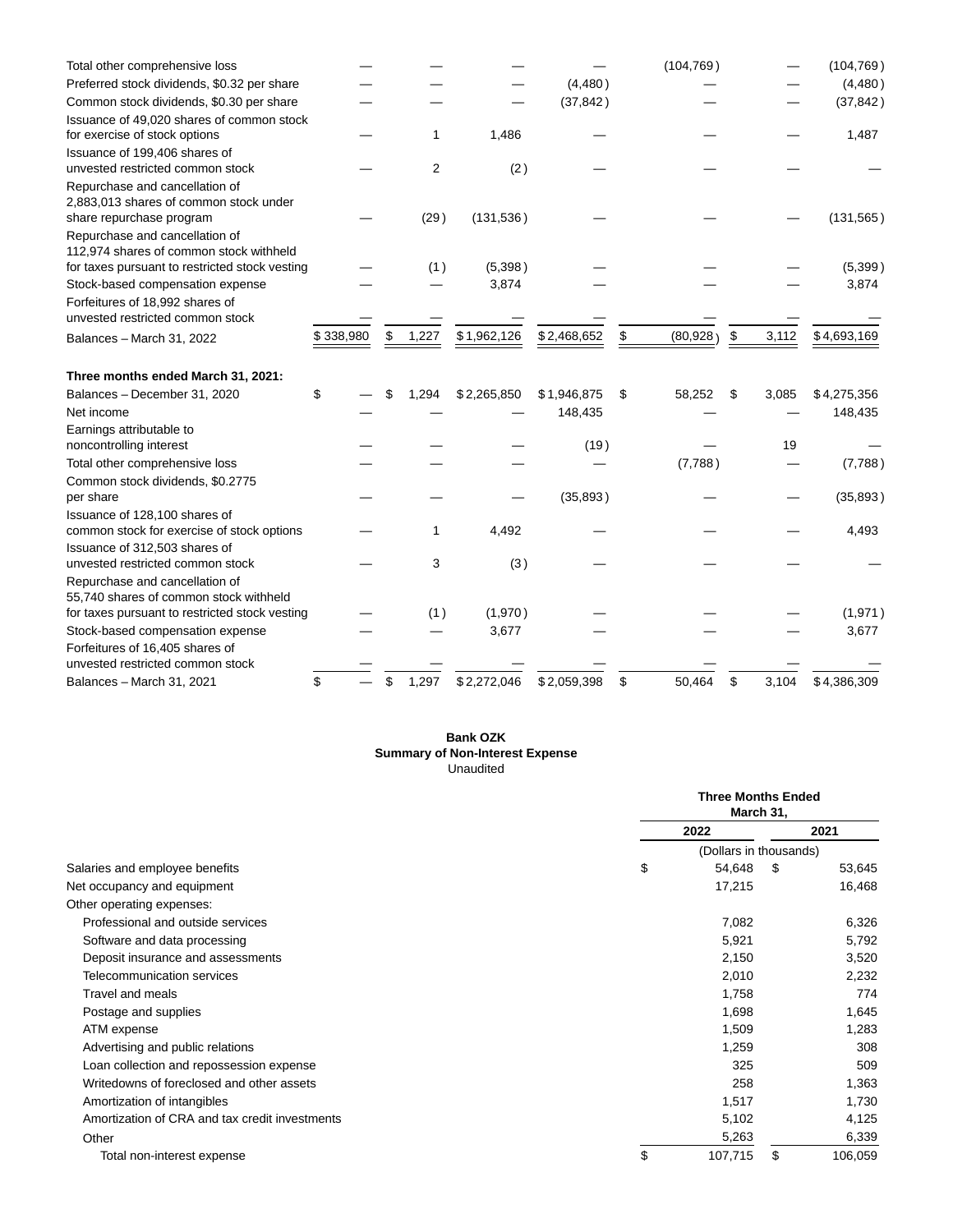## **Bank OZK Summary of Total Loans Outstanding** Unaudited

|                               | March 31, 2022 |            |                        | December 31, 2021 |        |  |
|-------------------------------|----------------|------------|------------------------|-------------------|--------|--|
|                               |                |            | (Dollars in thousands) |                   |        |  |
| Real estate:                  |                |            |                        |                   |        |  |
| Residential 1-4 family        | \$             | 921,310    | $4.9\%$ \$             | 887,024           | 4.8%   |  |
| Non-farm/non-residential      |                | 3,942,133  | 20.8                   | 3,782,892         | 20.7   |  |
| Construction/land development |                | 8,752,873  | 46.2                   | 8,246,674         | 45.0   |  |
| Agricultural                  |                | 256,462    | 1.4                    | 247,727           | 1.4    |  |
| Multifamily residential       |                | 761,634    | 4.0                    | 934,845           | 5.1    |  |
| Total real estate             |                | 14,634,412 | 77.3                   | 14,099,162        | 77.0   |  |
| Commercial and industrial     |                | 440,203    | 2.3                    | 510,784           | 2.8    |  |
| Consumer                      |                | 2,257,909  | 11.9                   | 2,185,429         | 11.9   |  |
| Other                         |                | 1,598,498  | 8.5                    | 1,512,450         | 8.3    |  |
| <b>Total loans</b>            |                | 18,931,022 | 100.0%                 | 18,307,825        | 100.0% |  |
| Allowance for loan losses     |                | (204, 213) |                        | (217, 380)        |        |  |
| Net loans                     | \$             | 18,726,809 |                        | \$<br>18,090,445  |        |  |

## **Bank OZK Allowance for Credit Losses** Unaudited

|                                    | <b>Allowance for</b><br>Loan Losses |           | <b>Reserve for</b><br>Losses on<br><b>Unfunded Loan</b><br><b>Commitments</b> | <b>Total Allowance</b><br>for Credit Losses |     |           |
|------------------------------------|-------------------------------------|-----------|-------------------------------------------------------------------------------|---------------------------------------------|-----|-----------|
|                                    |                                     |           |                                                                               | (Dollars in thousands)                      |     |           |
| Three months ended March 31, 2022: |                                     |           |                                                                               |                                             |     |           |
| Balances - December 31, 2021       | \$                                  | 217,380   | \$                                                                            | 71,609                                      | S   | 288,989   |
| Net charge-offs                    |                                     | 361       |                                                                               |                                             |     | 361       |
| Provision for credit losses        |                                     | (13,528)  |                                                                               | 17,718                                      |     | 4,190     |
| Balances - March 31, 2022          |                                     | 204,213   |                                                                               | 89,327                                      |     | 293,540   |
| Three months ended March 31, 2021: |                                     |           |                                                                               |                                             |     |           |
| Balances - December 31, 2020       | \$                                  | 295,824   | \$.                                                                           | 81,481                                      | \$. | 377,305   |
| Net charge-offs                    |                                     | (3,439)   |                                                                               |                                             |     | (3,439)   |
| Provision for credit losses        |                                     | (24, 308) |                                                                               | (7,251)                                     |     | (31, 559) |
| Balances - March 31, 2021          | \$                                  | 268.077   | \$                                                                            | 74,230                                      | \$  | 342,307   |

#### **Bank OZK Summary of Deposits – By Account Type** Unaudited

|                          | March 31, 2022 |                        | December 31, 2021 |        |
|--------------------------|----------------|------------------------|-------------------|--------|
|                          |                | (Dollars in thousands) |                   |        |
| Non-interest bearing     | 5,008,742      | $24.6\%$ \$            | 4.983.788         | 24.7%  |
| Interest bearing:        |                |                        |                   |        |
| Transaction (NOW)        | 3,434,321      | 16.9                   | 3.412.369         | 16.9   |
| Savings and money market | 6,318,827      | 31.1                   | 5,833,358         | 28.9   |
| Time deposits            | 5,567,772      | 27.4                   | 5.979.619         | 29.5   |
| Total deposits           | 20,329,662     | $100.0\%$ \$           | 20,209,134        | 100.0% |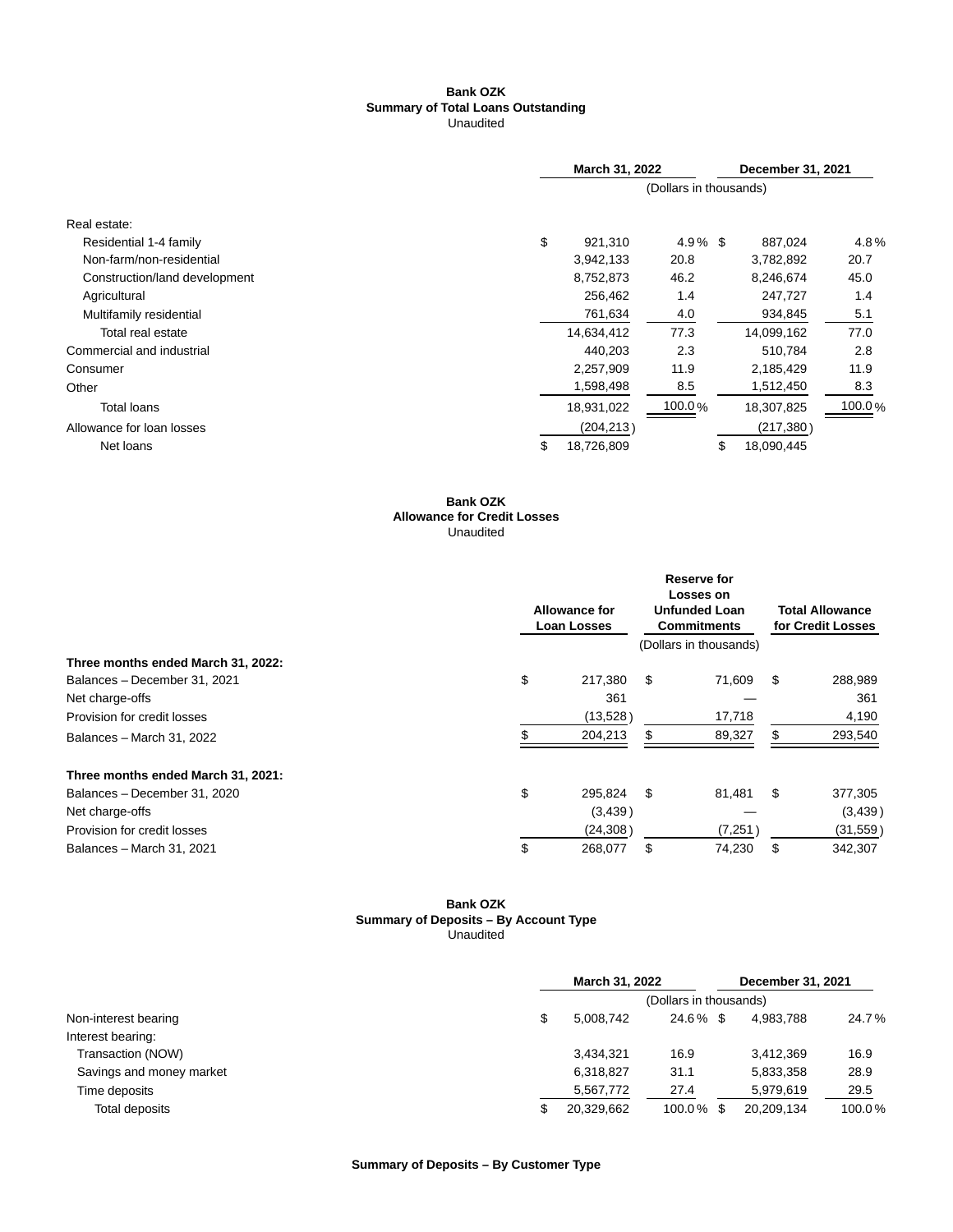# Unaudited

|                          | March 31, 2022         |            |              | December 31, 2021 |        |  |  |  |  |  |
|--------------------------|------------------------|------------|--------------|-------------------|--------|--|--|--|--|--|
|                          | (Dollars in thousands) |            |              |                   |        |  |  |  |  |  |
| Non-Interest Bearing     | \$                     | 5.008.742  | $24.6\%$ \$  | 4,983,788         | 24.7%  |  |  |  |  |  |
| Interest Bearing:        |                        |            |              |                   |        |  |  |  |  |  |
| Consumer and Commercial: |                        |            |              |                   |        |  |  |  |  |  |
| Consumer - Non-Time      |                        | 4,491,178  | 22.1         | 4.334.378         | 21.4   |  |  |  |  |  |
| Consumer - Time          |                        | 4.089.074  | 20.1         | 4.318.742         | 21.4   |  |  |  |  |  |
| Commercial - Non-Time    |                        | 2,645,789  | 13.0         | 2.634.817         | 13.0   |  |  |  |  |  |
| Commercial - Time        |                        | 792,562    | 3.9          | 905.347           | 4.5    |  |  |  |  |  |
| <b>Public Funds</b>      |                        | 2.043.667  | 10.1         | 2.094.800         | 10.4   |  |  |  |  |  |
| <b>Brokered</b>          |                        | 754.979    | 3.7          | 452.137           | 2.2    |  |  |  |  |  |
| Reciprocal               |                        | 503.671    | 2.5          | 485,125           | 2.4    |  |  |  |  |  |
| Total deposits           | £.                     | 20,329,662 | $100.0\%$ \$ | 20,209,134        | 100.0% |  |  |  |  |  |

# **Bank OZK Selected Consolidated Financial Data** Unaudited

|                                                         |    | 2022       | 2021                                             | % Change   |
|---------------------------------------------------------|----|------------|--------------------------------------------------|------------|
|                                                         |    |            | (Dollars in thousands, except per share amounts) |            |
| Income statement data:                                  |    |            |                                                  |            |
| Net interest income                                     | \$ | 249,343    | \$<br>234,636                                    | 6.3%       |
| Provision for credit losses                             |    | 4,190      | (31, 559)                                        | NM         |
| Non-interest income                                     |    | 31,475     | 32,117                                           | (2.0)      |
| Non-interest expense                                    |    | 107,715    | 106,059                                          | 1.6        |
| Net income                                              |    | 132,503    | 148,435                                          | (10.7)     |
| Preferred stock dividends                               |    | 4,480      |                                                  | <b>NM</b>  |
| Net income available to common stockholders             |    | 128,028    | 148,416                                          | (13.7)     |
| Pre-tax pre-provision net revenue (1)                   |    | 173,103    | 160,694                                          | 7.7        |
| Common share and per common share data:                 |    |            |                                                  |            |
| Diluted earnings per common share                       | \$ | 1.02       | \$<br>1.14                                       | $(10.5)\%$ |
| Basic earnings per common share                         |    | 1.03       | 1.15                                             | (10.4)     |
| Common stock dividends per share                        |    | 0.30       | 0.2775                                           | 8.1        |
| Book value per share                                    |    | 35.47      | 33.79                                            | 5.0        |
| Tangible book value per share (1)                       |    | 30.03      | 28.60                                            | 5.0        |
| Weighted-average diluted shares outstanding (thousands) |    | 125,004    | 129,816                                          | (3.7)      |
| End of period shares outstanding (thousands)            |    | 122,677    | 129,719                                          | (5.4)      |
| Balance sheet data at period end:                       |    |            |                                                  |            |
| <b>Total assets</b>                                     | \$ | 26,562,353 | \$<br>27,276,892                                 | (2.6)%     |
| <b>Total loans</b>                                      |    | 18,931,022 | 18,715,065                                       | 1.2        |
| Non-purchased loans                                     |    | 18,449,723 | 17,979,435                                       | 2.6        |
| Purchased loans                                         |    | 481,299    | 735,630                                          | (34.6)     |
| Allowance for loan losses                               |    | 204,213    | 268,077                                          | (23.8)     |
| Foreclosed assets                                       |    | 3,417      | 8,436                                            | (59.5)     |
| Investment securities - AFS                             |    | 3,728,284  | 4,162,479                                        | (10.4)     |
| Goodwill and other intangible assets, net               |    | 667,546    | 673,728                                          | (0.9)      |
| Deposits                                                |    | 20,329,662 | 21,296,442                                       | (4.5)      |
| Other borrowings                                        |    | 756,347    | 756,297                                          | 0.0        |
| Subordinated notes                                      |    | 346,333    | 224,141                                          | 54.5       |
| Subordinated debentures                                 |    | 121,171    | 120,613                                          | 0.5        |
| Unfunded balance of closed loans                        |    | 14,954,367 | 11,780,099                                       | 26.9       |
| Reserve for losses on unfunded loan commitments         |    | 89,327     | 74,230                                           | 20.3       |
| Preferred stock                                         |    | 338,980    |                                                  | <b>NM</b>  |
| Total common stockholders' equity (1)                   |    | 4,351,077  | 4,383,205                                        | (0.7)      |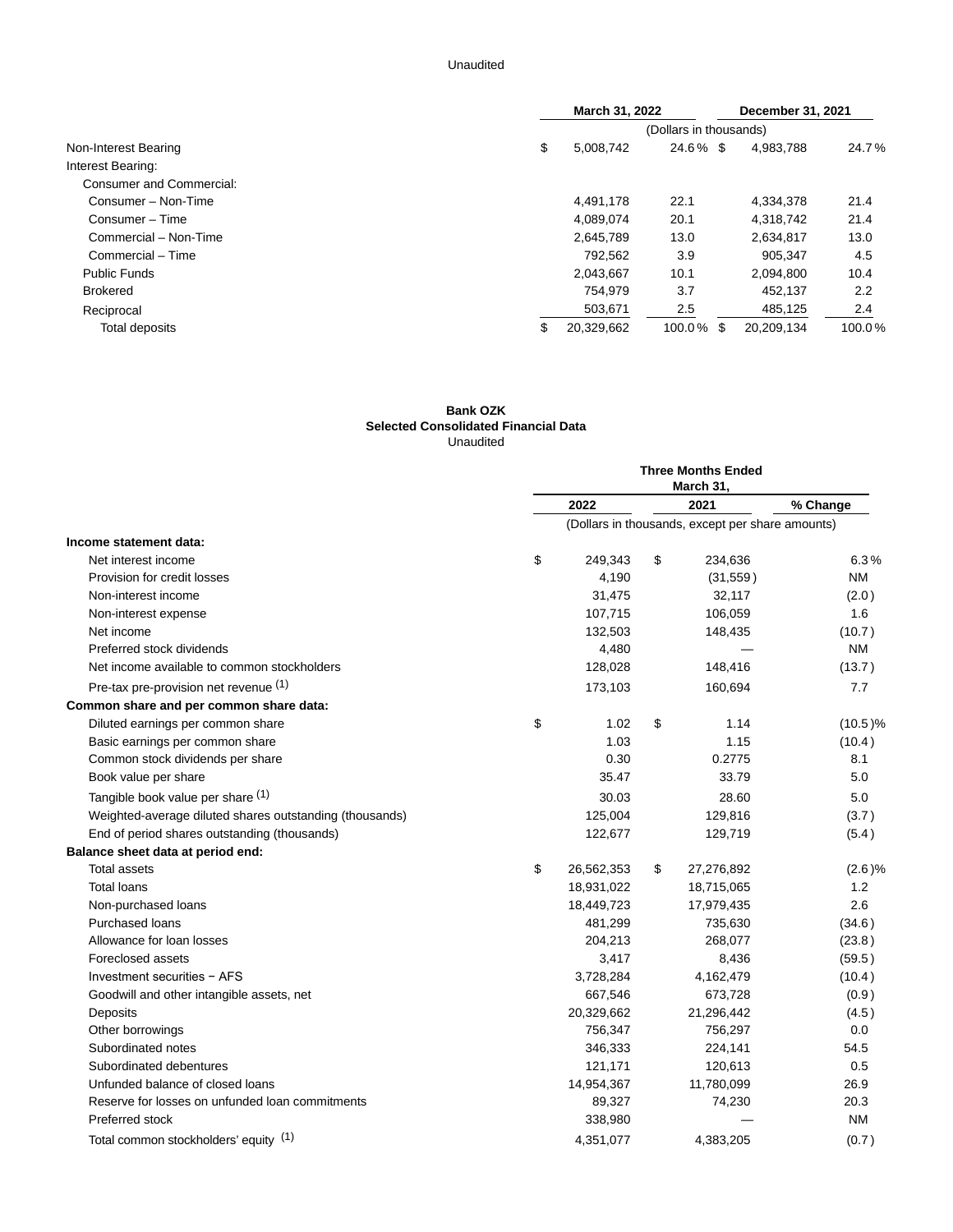| Net unrealized (losses) gains on investment securities AFS included in<br>stockholders' equity | (80,928)     | 50,464 |
|------------------------------------------------------------------------------------------------|--------------|--------|
| Loan (including purchased loans) to deposit ratio                                              | 93.12%       | 87.88% |
| <b>Selected ratios:</b>                                                                        |              |        |
| Return on average assets (2)                                                                   | 1.97%        | 2.23%  |
| Return on average common stockholders' equity (1)(2)                                           | 11.67        | 13.97  |
| Return on average tangible common stockholders' equity (1)(2)                                  | 13.73        | 16.57  |
| Average common equity to total average assets                                                  | 16.86        | 15.93  |
| Net interest margin $-$ FTE $(2)$                                                              | 4.24         | 3.86   |
| Efficiency ratio                                                                               | 38.22        | 39.57  |
| Net charge-offs to average non-purchased loans (2) (3)                                         | 0.08         | 0.08   |
| Net charge-offs to average total loans (2)                                                     | (0.01)       | 0.07   |
| Nonperforming loans to total loans (4)                                                         | 0.21         | 0.25   |
| Nonperforming assets to total assets (4)                                                       | 0.16         | 0.19   |
| Allowance for loan losses to total loans (5)                                                   | 1.08         | 1.43   |
| <b>Other information:</b>                                                                      |              |        |
| Non-accrual loans $(4)$<br>\$                                                                  | \$<br>37,363 | 43,059 |
| Accruing loans - 90 days past due $(4)$                                                        |              |        |
| Troubled and restructured non-purchased loans - accruing $(4)$                                 | 1,263        | 1,380  |

(1) Calculations of pre-tax pre-provision net revenue, total common stockholders' equity, tangible book value per common share and returns on average common stockholders' equity and average tangible common stockholders' equity and the reconciliations to GAAP are included in the schedules accompanying this release.

(2) Ratios for interim periods annualized based on actual days.

(3) Excludes purchased loans and net charge-offs related to such loans.

(4) Excludes purchased loans, except for their inclusion in total assets.

(5) Excludes reserve for losses on unfunded loan commitments.

NM – Not meaningful

#### **Selected Consolidated Financial Data (continued)** Unaudited

|                                                         | <b>Three Months Ended</b>                        |    |              |            |  |  |  |
|---------------------------------------------------------|--------------------------------------------------|----|--------------|------------|--|--|--|
|                                                         | March 31,                                        |    | December 31, |            |  |  |  |
|                                                         | 2022                                             |    | 2021         | % Change   |  |  |  |
|                                                         | (Dollars in thousands, except per share amounts) |    |              |            |  |  |  |
| Income statement data:                                  |                                                  |    |              |            |  |  |  |
| Net interest income                                     | \$<br>249,343                                    | \$ | 266,381      | (6.4)%     |  |  |  |
| Provision for credit losses                             | 4.190                                            |    | (7,992)      | <b>NM</b>  |  |  |  |
| Non-interest income                                     | 31,475                                           |    | 29,695       | 6.0        |  |  |  |
| Non-interest expense                                    | 107,715                                          |    | 110,106      | (2.2)      |  |  |  |
| Net income                                              | 132,503                                          |    | 149,765      | (11.5)     |  |  |  |
| Preferred stock dividends                               | 4,480                                            |    |              | <b>NM</b>  |  |  |  |
| Net income available to common stockholders             | 128,028                                          |    | 149,760      | (14.5)     |  |  |  |
| Pre-tax pre-provision net revenue (1)                   | 173,103                                          |    | 185,970      | (6.9)      |  |  |  |
| Common share and per common share data:                 |                                                  |    |              |            |  |  |  |
| Diluted earnings per common share                       | \$<br>1.02                                       | \$ | 1.17         | $(12.8)\%$ |  |  |  |
| Basic earnings per common share                         | 1.03                                             |    | 1.17         | (12.0)     |  |  |  |
| Dividends per share                                     | 0.30                                             |    | 0.290        | 3.4        |  |  |  |
| Book value per share                                    | 35.47                                            |    | 35.85        | (1.1)      |  |  |  |
| Tangible book value per share (1)                       | 30.03                                            |    | 30.52        | (1.6)      |  |  |  |
| Weighted-average diluted shares outstanding (thousands) | 125,004                                          |    | 128,246      | (2.5)      |  |  |  |
| End of period shares outstanding (thousands)            | 122,677                                          |    | 125,444      | (2.2)      |  |  |  |
| Balance sheet data at period end:                       |                                                  |    |              |            |  |  |  |
| <b>Total assets</b>                                     | \$<br>26,562,353                                 | \$ | 26,530,430   | 0.1%       |  |  |  |
| <b>Total loans</b>                                      | 18,931,022                                       |    | 18,307,825   | 3.4        |  |  |  |
| Non-purchased loans                                     | 18,449,723                                       |    | 17,791,610   | 3.7        |  |  |  |
| <b>Purchased loans</b>                                  | 481,299                                          |    | 516,215      | (6.8)      |  |  |  |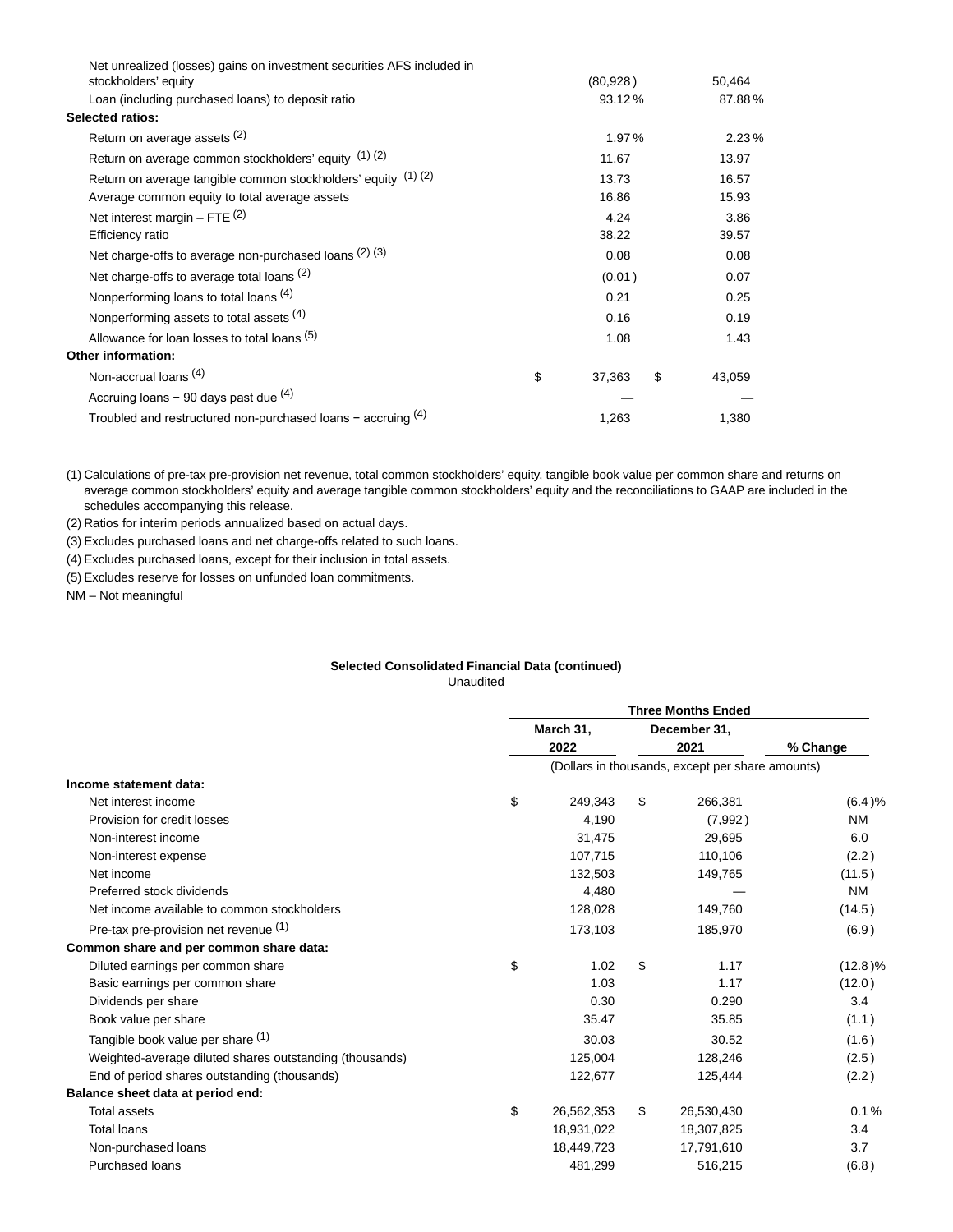| Allowance for loan losses                                                             | 204,213      | 217,380      | (6.1)  |
|---------------------------------------------------------------------------------------|--------------|--------------|--------|
| Foreclosed assets                                                                     | 3,417        | 5,744        | (40.5) |
| Investment securities - AFS                                                           | 3,728,284    | 3,916,733    | (4.8)  |
| Goodwill and other intangible assets, net                                             | 667,546      | 669,063      | (0.2)  |
| Deposits                                                                              | 20,329,662   | 20,209,134   | 0.6    |
| Other borrowings                                                                      | 756,347      | 756,321      | 0.0    |
| Subordinated notes                                                                    | 346,333      | 346,133      | 0.1    |
| Subordinated debentures                                                               | 121,171      | 121,033      | 0.1    |
| Unfunded balance of closed loans                                                      | 14,954,367   | 13,619,578   | 9.8    |
| Reserve for losses on unfunded loan commitments                                       | 89,327       | 71,609       | 24.7   |
| Preferred stock                                                                       | 338,980      | 338,980      |        |
| Total common stockholders' equity (1)                                                 | 4,351,077    | 4,497,263    | (3.3)  |
| Net unrealized gains on investment securities AFS included in<br>stockholders' equity | (80, 928)    | 23,841       |        |
| Loan (including purchased loans) to deposit ratio                                     | 93.12%       | 90.59%       |        |
| Selected ratios:                                                                      |              |              |        |
| Return on average assets (2)                                                          | 1.97%        | 2.25%        |        |
| Return on average common stockholders' equity (1)(2)                                  | 11.67        | 13.08        |        |
| Return on average tangible common stockholders' equity (1) (2)                        | 13.73        | 15.34        |        |
| Net interest margin $-$ FTE $(2)$                                                     | 4.24         | 4.41         |        |
| Efficiency ratio                                                                      | 38.22        | 37.06        |        |
| Net charge-offs to average non-purchased loans (2) (3)                                | 0.08         | 0.05         |        |
| Net charge-offs to average total loans (2)                                            | (0.01)       | 0.04         |        |
| Nonperforming loans to total loans (4)                                                | 0.21         | 0.19         |        |
| Nonperforming assets to total assets (4)                                              | 0.16         | 0.15         |        |
| Allowance for loan losses to total loans (5)                                          | 1.08         | 1.19         |        |
| Other information:                                                                    |              |              |        |
| Non-accrual loans (4)                                                                 | \$<br>37,363 | \$<br>33,274 |        |
| Accruing loans - 90 days past due $(4)$                                               |              |              |        |
| Troubled and restructured non-purchased loans $-$ accruing $(4)$                      | 1,263        | 1,285        |        |

(1) Calculations of pre-tax pre-provision net revenue, total common stockholders' equity, tangible book value per common share and returns on average common stockholders' equity and average tangible common stockholders' equity and the reconciliations to GAAP are included in the schedules accompanying this release.

(2) Ratios for interim periods annualized based on actual days.

(3) Excludes purchased loans and net charge-offs related to such loans.

(4) Excludes purchased loans, except for their inclusion in total assets.

(5) Excludes reserve for losses on unfunded loan commitments.

NM – Not meaningful

#### **Bank OZK Supplemental Quarterly Financial Data** Unaudited

|                                 | 6/30/20       | 9/30/20       | 12/31/20      | 3/31/21       | 6/30/21                                          | 9/30/21 |           | 12/31/21 |            | 03/31/22 |            |
|---------------------------------|---------------|---------------|---------------|---------------|--------------------------------------------------|---------|-----------|----------|------------|----------|------------|
|                                 |               |               |               |               | (Dollars in thousands, except per share amounts) |         |           |          |            |          |            |
| <b>Earnings Summary:</b>        |               |               |               |               |                                                  |         |           |          |            |          |            |
| Net interest income             | \$<br>216.593 | \$<br>224.657 | \$<br>237.600 | \$<br>234.636 | \$<br>240.746                                    | \$      | 247.957   | \$       | 266,381    | S        | 249,343    |
| Federal tax (FTE)<br>adjustment | 1,753         | 1,605         | 1,533         | 1,275         | 1,355                                            |         | 1,106     |          | 1,009      |          | 1,017      |
| Net interest income<br>(FTE)    | 218,346       | 226,262       | 239,133       | 235,911       | 242,101                                          |         | 249,063   |          | 267,390    |          | 250,360    |
| Provision for credit<br>losses  | (72,026)      | (7,200)       | (6,750)       | 31,559        | 30,932                                           |         | 7,454     |          | 7,992      |          | (4, 190)   |
| Non-interest income             | 21,591        | 26,676        | 28,661        | 32,117        | 27,742                                           |         | 25,984    |          | 29,695     |          | 31,475     |
| Non-interest<br>expense         | (100.953)     | (105,641      | (103,394)     | (106.059)     | (103.711 )                                       |         | (110.397) |          | (110, 106) |          | (107, 715) |
| Pretax income<br>(FTE)          | 66,958        | 140.097       | 157,650       | 193,528       | 197.064                                          |         | 172.104   |          | 194,971    |          | 169,930    |
| FTE adjustment                  | (1,753)       | (1,605)       | (1,533)       | (1,275)       | (1,355)                                          |         | (1,106)   |          | (1,009)    |          | (1,017)    |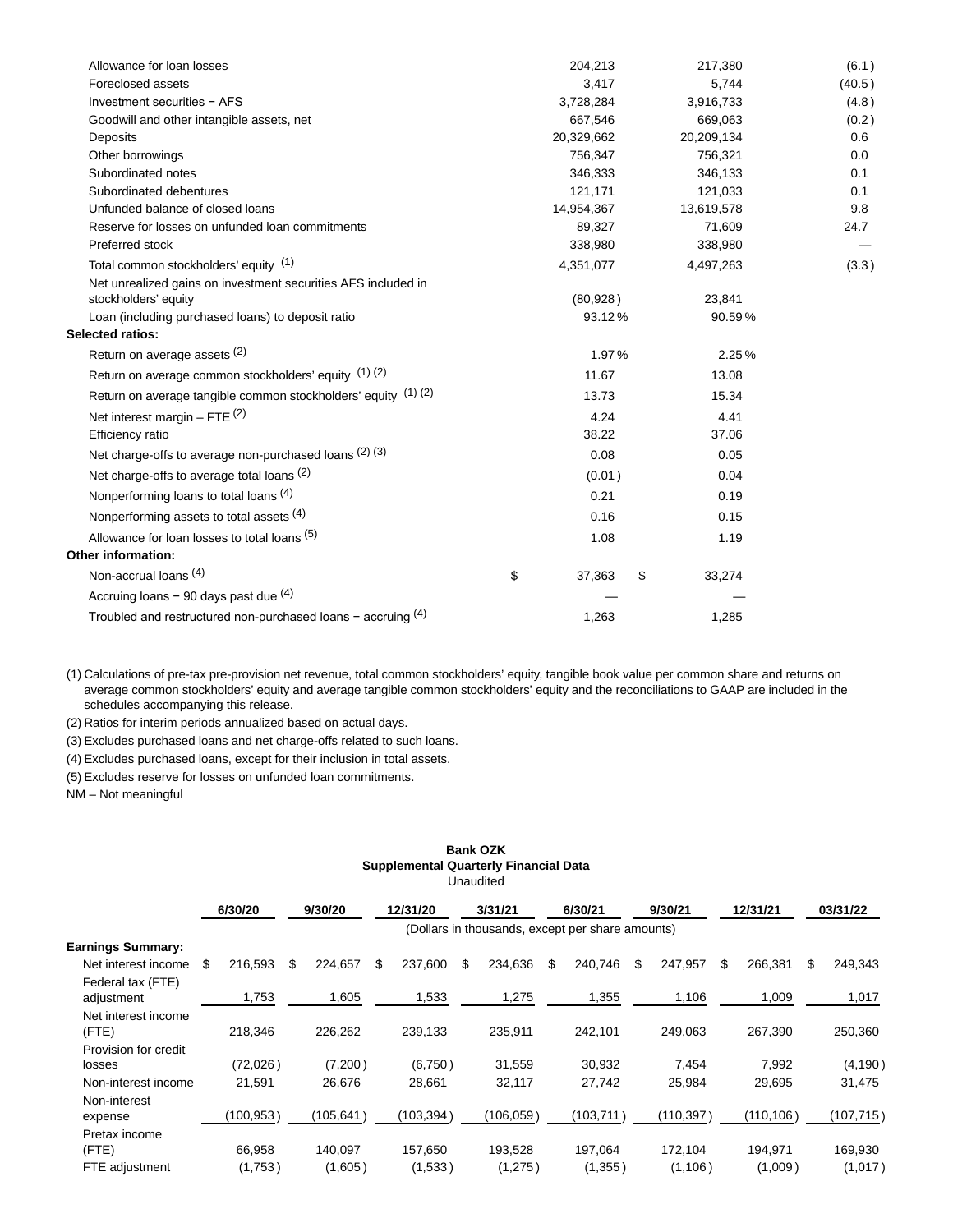| Provision for<br>income taxes                                    | (14, 948)     | (29, 251)     | (35,607)      | (43, 818)     | (45, 161)     | (40, 713)     | (44, 197)     | (36, 410)     |
|------------------------------------------------------------------|---------------|---------------|---------------|---------------|---------------|---------------|---------------|---------------|
| Noncontrolling<br>interest                                       | 9             | 12            | 3             | (19)          | (13)          | 5             | (5)           | 5             |
| Preferred stock<br>dividend                                      |               |               |               |               |               |               |               | (4, 480)      |
| Net income<br>available to                                       |               |               |               |               |               |               |               |               |
| common<br>stockholders<br>Earnings per                           | \$<br>50,266  | 109,253<br>\$ | 120,513<br>\$ | \$<br>148,416 | 150,535<br>\$ | \$<br>130,290 | \$<br>149,760 | \$<br>128,028 |
| common share -<br>diluted                                        | \$<br>0.39    | \$<br>0.84    | \$<br>0.93    | \$<br>1.14    | \$<br>1.16    | 1.00<br>\$    | \$<br>1.17    | \$<br>1.02    |
| <b>PPNR</b>                                                      | \$<br>137,231 | \$<br>145,692 | \$<br>162,867 | \$<br>160,694 | \$<br>164,777 | \$<br>163,544 | \$<br>185,970 | \$<br>173,103 |
| Non-interest Income:                                             |               |               |               |               |               |               |               |               |
| Service charges on<br>deposit accounts:<br>NSF/Overdraft<br>fees | \$<br>2,702   | \$<br>3,494   | \$<br>4,024   | \$<br>3,323   | \$<br>3,244   | \$<br>4,080   | \$<br>4,315   | \$<br>4,201   |
| All other service                                                |               |               |               |               |               |               |               |               |
| charges                                                          | 5,579         | 5,933         | 5,959         | 6,342         | 7,067         | 7,097         | 7,149         | 6,690         |
| Trust income                                                     | 1,759         | 1,936         | 1,909         | 2,206         | 1,911         | 2,247         | 2,141         | 2,094         |
| <b>BOLI</b> income:                                              |               |               |               |               |               |               |               |               |
| Increase in cash                                                 |               |               |               |               |               |               |               |               |
| surrender value                                                  | 5,057         | 5,081         | 5,034         | 4,881         | 4,919         | 4,940         | 4,901         | 4,793         |
| Death benefits                                                   |               |               |               | 1,409         |               |               | 618           | 297           |
| Loan service,                                                    |               |               |               |               |               |               |               |               |
| maintenance and                                                  |               |               |               |               |               |               |               |               |
| other fees                                                       | 3,394         | 3,351         | 3,797         | 3,551         | 3,953         | 3,307         | 3,148         | 3,018         |
| Gains on sales of<br>other assets                                | 621           | 891           | 5,189         | 5,828         | 2,341         | 463           | 1,330         | 6,992         |
| Net gains (losses)                                               |               |               |               |               |               |               |               |               |
| on investment<br>securities                                      |               | 2,244         |               |               |               |               | 504           | (90)          |
| Other                                                            | 2,479         | 3,746         | 2,749         | 4,577         | 4,307         | 3,850         | 5,589         | 3,480         |
| Total                                                            |               |               |               |               |               |               |               |               |
| non-interest<br>income                                           | \$<br>21,591  | \$<br>26,676  | \$<br>28,661  | 32,117<br>\$  | \$<br>27,742  | 25,984<br>\$  | \$<br>29,695  | \$<br>31,475  |
| <b>Non-interest</b>                                              |               |               |               |               |               |               |               |               |
| Expense:                                                         |               |               |               |               |               |               |               |               |
| Salaries and<br>employee benefits                                | 48,410<br>\$  | 53,119        | 53,832        | 53,645        | 52,119        | 53,769        | 55.034        | 54,648        |
| Net occupancy and                                                |               |               |               |               |               |               |               |               |
| equipment                                                        | 15,756        | 16,676        | 15,617        | 16,468        | 16,168        | 17,161        | 17,004        | 17,215        |
| Other operating<br>expenses                                      | 36,787        | 35,846        | 33,945        | 35,946        | 35,424        | 39,467        | 38,068        | 35,852        |
| Total<br>non-interest                                            |               |               |               |               |               |               |               |               |
| expense                                                          | \$<br>100,953 | 105,641<br>\$ | \$<br>103,394 | \$<br>106,059 | 103,711<br>\$ | \$<br>110,397 | \$<br>110,106 | 107,715<br>\$ |
| <b>Balance Sheet Data:</b>                                       |               |               |               |               |               |               |               |               |
| <b>Total assets</b>                                              | \$26,380,409  | \$26,888,308  | \$27,162,596  | \$27,276,892  | \$26,605,938  | \$26,143,367  | \$26,530,430  | \$26,562,353  |
| Non-purchased                                                    |               |               |               |               |               |               |               |               |
| loans                                                            | 18,247,431    | 18,419,958    | 18,401,495    | 17,979,435    | 17,611,848    | 17,707,452    | 17,791,610    | 18,449,723    |
| Purchased loans                                                  | 1,063,647     | 938,485       | 807,673       | 735,630       | 659,822       | 597,851       | 516,215       | 481,299       |
| Investment<br>securities - AFS                                   | 3,299,944     | 3,468,243     | 3,405,351     | 4,162,479     | 4,693,396     | 3,846,496     | 3,916,733     | 3,728,284     |
| Deposits                                                         | 20,723,598    | 21,287,405    | 21,450,356    | 21,296,442    | 20,706,777    | 20,102,440    | 20,209,134    | 20,329,662    |
| Unfunded balance                                                 |               |               |               |               |               |               |               |               |
| of closed loans                                                  | 11,411,441    | 11,604,614    | 11,847,117    | 11,780,099    | 11,709,818    | 12,385,369    | 13,619,578    | 14,954,367    |
| Preferred stock<br>Total stockholders'<br>equity before          |               |               |               |               |               |               | 338,980       | 338,980       |
| noncontrolling<br>interest                                       | 4,110,666     | 4,186,285     | 4,272,271     | 4,383,205     | 4,501,676     | 4,553,240     | 4,836,243     | 4,690,057     |
|                                                                  |               |               |               |               |               |               |               |               |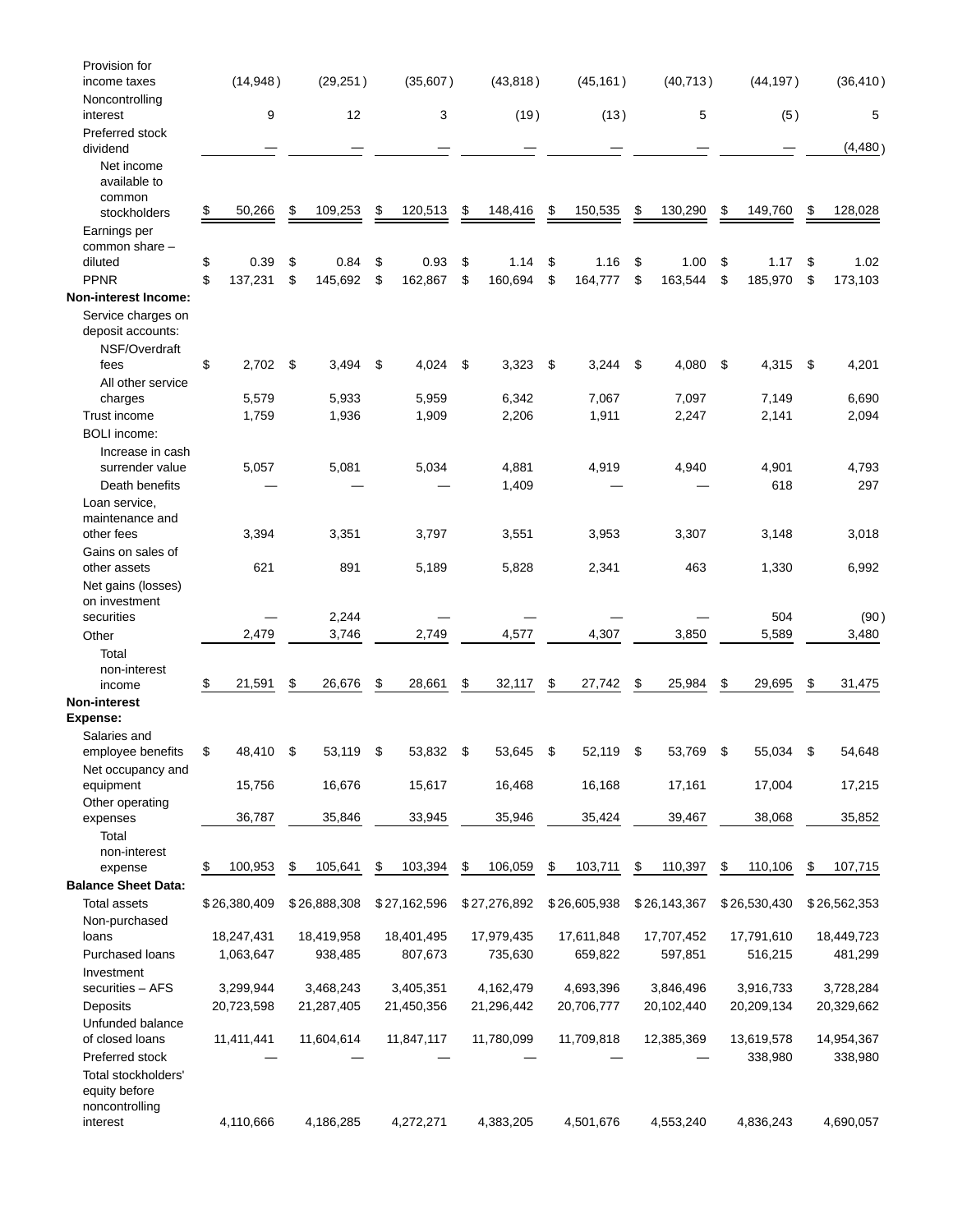## **Bank OZK Supplemental Quarterly Financial Data (Continued)** Unaudited

|                                                                                  | 6/30/20   | 9/30/20   | 12/31/20  | 3/31/21                                          | 6/30/21   | 9/30/21   | 12/31/21  | 03/31/22  |
|----------------------------------------------------------------------------------|-----------|-----------|-----------|--------------------------------------------------|-----------|-----------|-----------|-----------|
|                                                                                  |           |           |           | (Dollars in thousands, except per share amounts) |           |           |           |           |
| <b>Allowance for Credit Losses:</b>                                              |           |           |           |                                                  |           |           |           |           |
| Balance at beginning of period                                                   | \$316,409 | \$374,494 | \$377,273 | \$377,305                                        | \$342,307 | \$307,564 | \$298,798 | \$288,989 |
| Net charge-offs                                                                  | (13,941)  | (4, 421)  | (6,718)   | (3,439)                                          | (3,811)   | (1,312)   | (1, 817)  | 361       |
| Provision for credit losses                                                      | 72,026    | 7,200     | 6,750     | (31, 559)                                        | (30, 932) | (7, 454)  | (7,992)   | 4,190     |
| Balance at end of period                                                         | \$374,494 | \$377,273 | \$377,305 | \$342,307                                        | \$307,564 | \$298,798 | \$288,989 | \$293,540 |
| Allowance for loan losses                                                        | \$306,196 | \$308,847 | \$295,824 | \$268,077                                        | \$248,753 | \$237,722 | \$217,380 | \$204,213 |
| Reserve for losses on unfunded<br>loan commitments<br>Total allowance for credit | 68,298    | 68,426    | 81,481    | 74,230                                           | 58,811    | 61,076    | 71,609    | 89,327    |
| losses                                                                           | \$374,494 | \$377,273 | \$377,305 | \$342,307                                        | \$307,564 | \$298,798 | \$288,989 | \$293,540 |
| <b>Selected Ratios:</b>                                                          |           |           |           |                                                  |           |           |           |           |
| Net interest margin $-$ FTE $(1)$                                                | 3.74%     | 3.69%     | 3.88%     | 3.86%                                            | 3.95%     | 4.16%     | 4.41%     | 4.24%     |
| Efficiency ratio                                                                 | 42.07     | 41.77     | 38.61     | 39.57                                            | 38.43     | 40.14     | 37.06     | 38.22     |
| Net charge-offs to average<br>non-purchased loans (1) (2)                        | 0.05      | 0.09      | 0.14      | 0.08                                             | 0.09      | 0.04      | 0.05      | 0.08      |
| Net charge-offs to average total                                                 |           |           |           |                                                  |           |           |           |           |
| loans <sup>(1)</sup>                                                             | 0.29      | 0.09      | 0.14      | 0.07                                             | 0.08      | 0.03      | 0.04      | (0.01)    |
| Nonperforming loans to total                                                     |           |           |           |                                                  |           |           |           |           |
| loans <sup>(3)</sup>                                                             | 0.18      | 0.15      | 0.25      | 0.25                                             | 0.22      | 0.20      | 0.19      | 0.21      |
| Nonperforming assets to total<br>assets <sup>(3)</sup>                           | 0.19      | 0.17      | 0.21      | 0.19                                             | 0.18      | 0.17      | 0.15      | 0.16      |
| Allowance for loan losses to total<br>loans $(4)$                                | 1.59      | 1.60      | 1.54      | 1.43                                             | 1.36      | 1.30      | 1.19      | 1.08      |
| Loans past due 30 days or more,<br>including past due non-accrual                |           |           |           |                                                  |           |           |           |           |
| loans, to total loans $(3)$                                                      | 0.13      | 0.13      | 0.16      | 0.13                                             | 0.10      | 0.13      | 0.15      | 0.14      |

(1) Ratios for interim periods annualized based on actual days.

(2) Excludes purchased loans and net charge-offs related to such loans.

(3) Excludes purchased loans, except for their inclusion in total assets.

(4) Excludes reserve for losses on unfunded loan commitments.

#### **Bank OZK Average Consolidated Balance Sheets and Net Interest Analysis – FTE** Unaudited

| Three Months Ended March 31, |                           |                |                           |                           |                |  |  |  |  |  |  |
|------------------------------|---------------------------|----------------|---------------------------|---------------------------|----------------|--|--|--|--|--|--|
|                              | 2022                      |                |                           | 2021                      |                |  |  |  |  |  |  |
| Average<br><b>Balance</b>    | Income/<br><b>Expense</b> | Yield/<br>Rate | Average<br><b>Balance</b> | Income/<br><b>Expense</b> | Yield/<br>Rate |  |  |  |  |  |  |
| (Dollars in thousands)       |                           |                |                           |                           |                |  |  |  |  |  |  |
|                              |                           |                |                           |                           |                |  |  |  |  |  |  |
|                              |                           |                |                           |                           |                |  |  |  |  |  |  |
| \$<br>1,359,510              | \$.<br>609                |                | 2,212,680                 | \$<br>538                 | 0.10%          |  |  |  |  |  |  |
|                              |                           |                |                           |                           |                |  |  |  |  |  |  |
| 3,378,613                    | 10,611                    | 1.27           | 2,422,127                 | 8,083                     | 1.35           |  |  |  |  |  |  |
| 570,987                      | 3,779                     | 2.68           | 1,167,827                 | 4,659                     | 1.62           |  |  |  |  |  |  |
| 18,154,626                   | 240,219                   | 5.37           | 18,188,269                | 240,124                   | 5.35           |  |  |  |  |  |  |
| 499,418                      | 8,170                     | 6.63           | 776,097                   | 11,935                    | 6.24           |  |  |  |  |  |  |
| 23,963,154                   | 263,388                   | 4.46           | 24,767,000                | 265,339                   | 4.34           |  |  |  |  |  |  |
| 2,421,122                    |                           |                | 2,279,477                 |                           |                |  |  |  |  |  |  |
| 26,384,276                   |                           |                | 27,046,477                |                           |                |  |  |  |  |  |  |
|                              |                           |                |                           |                           |                |  |  |  |  |  |  |
|                              |                           |                |                           | $0.18\%$ \$               |                |  |  |  |  |  |  |

Interest bearing liabilities:

Deposits: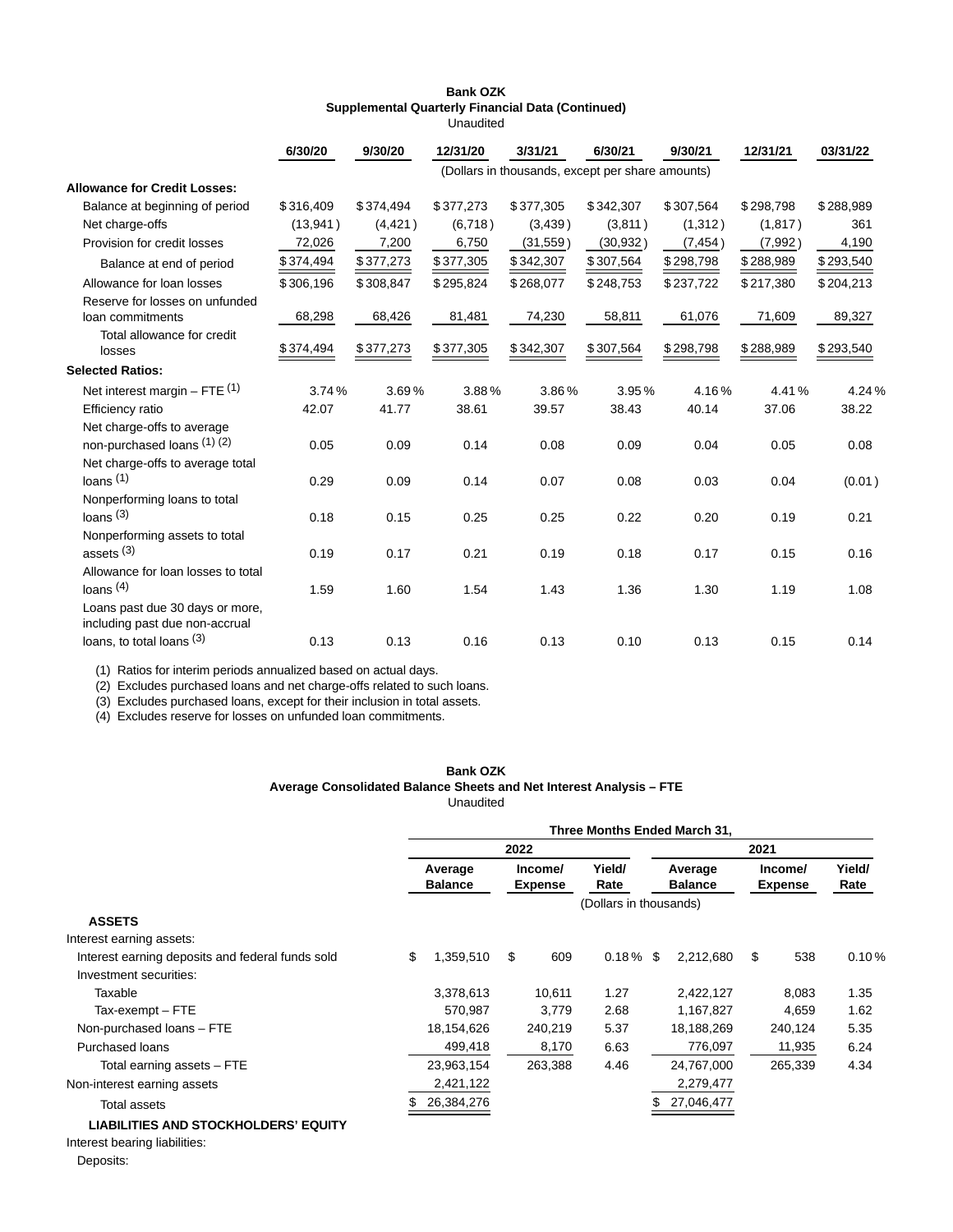| Savings and interest bearing transaction                  | \$<br>9,522,195 | 2,783<br>\$. | $0.12\%$ \$<br>8,337,990 | 3,616<br>\$ | 0.18%    |
|-----------------------------------------------------------|-----------------|--------------|--------------------------|-------------|----------|
| Time deposits                                             | 5,760,998       | 5,709        | 8,996,193<br>0.40        | 20,734      | 0.93     |
| Total interest bearing deposits                           | 15,283,193      | 8,492        | 17,334,183<br>0.23       | 24,350      | 0.57     |
| Other borrowings                                          | 756,115         | 998          | 0.54<br>756,184          | 990         | 0.53     |
| Subordinated notes                                        | 346,227         | 2,574        | 3.02<br>224,092          | 3,146       | 5.69     |
| Subordinated debentures                                   | 121,097         | 964          | 120,540<br>3.23          | 942         | 3.17     |
| Total interest bearing liabilities                        | 16,506,632      | 13,028       | 0.32<br>18,434,999       | 29,428      | 0.65     |
| Non-interest bearing liabilities:                         |                 |              |                          |             |          |
| Non-interest bearing deposits                             | 4,773,827       |              | 3,972,815                |             |          |
| Other non-interest bearing liabilities                    | 312,408         |              | 328,401                  |             |          |
| <b>Total liabilities</b>                                  | 21,592,867      |              | 22,736,215               |             |          |
| Total stockholders' equity before noncontrolling interest | 4,788,294       |              | 4,307,174                |             |          |
| Noncontrolling interest                                   | 3,114           |              | 3,088                    |             |          |
| Total liabilities and stockholders' equity                | 26,384,275      |              | 27,046,477               |             |          |
| Net interest income - FTE                                 |                 | 250,360      |                          | 235,911     |          |
| Net interest margin - FTE                                 |                 |              | 4.24%                    |             | $3.86\%$ |
| Core spread (1)                                           |                 |              | 5.14%                    |             | 4.78%    |
|                                                           |                 |              |                          |             |          |

(1) Core spread is the difference between the yield on the Bank's non-purchased loans-FTE and the rate on its interest bearing deposits.

#### **Bank OZK Reconciliation of Non-GAAP Financial Measures**

# **Calculation of Average Common Stockholders' Equity, Average Tangible Common Stockholders' Equity and the Annualized Returns on Average Common Stockholders' Equity and Average Tangible Common Stockholders' Equity**

Unaudited

|                                                                           | <b>Three Months Ended</b> |            |           |                        |   |              |  |  |
|---------------------------------------------------------------------------|---------------------------|------------|-----------|------------------------|---|--------------|--|--|
|                                                                           |                           |            | March 31. |                        |   | December 31, |  |  |
|                                                                           |                           | 2022       |           | 2021                   |   | 2021         |  |  |
|                                                                           |                           |            |           | (Dollars in thousands) |   |              |  |  |
| Net income available to common stockholders                               |                           | 128,028    |           | 148,416                |   | 149,760      |  |  |
| Average stockholders' equity before noncontrolling interest               |                           | 4,788,294  | S         | 4,307,174              | S | 4,755,706    |  |  |
| Less average preferred stock                                              |                           | (338,980)  |           |                        |   | (213, 693)   |  |  |
| Total average common stockholders' equity                                 |                           | 4,449,314  |           | 4,307,174              |   | 4,542,013    |  |  |
| Less average intangible assets:                                           |                           |            |           |                        |   |              |  |  |
| Goodwill                                                                  |                           | (660, 789) |           | (660, 789)             |   | (660, 789)   |  |  |
| Core deposit and other intangible assets, net of accumulated amortization |                           | (7,572)    |           | (13,828)               |   | (9,032)      |  |  |
| Total average intangibles                                                 |                           | (668, 361) |           | (674, 617)             |   | (669, 821)   |  |  |
| Average tangible common stockholders' equity                              |                           | 3,780,953  |           | 3,632,557              |   | 3,872,192    |  |  |
| Return on average common stockholders' equity (1)                         |                           | 11.67 $%$  |           | 13.97%                 |   | 13.08%       |  |  |
| Return on average tangible common stockholders' equity (1)                |                           | 13.73%     |           | 16.57%                 |   | 15.34%       |  |  |

(1) Ratios for interim periods annualized based on actual days.

#### **Calculation of Total Common Stockholders' Equity, Total Tangible Common Stockholders' Equity and Tangible Book Value per Common Share** Unaudited

|                                                           |                                          | March 31.    |  |           |  | December 31, |  |  |
|-----------------------------------------------------------|------------------------------------------|--------------|--|-----------|--|--------------|--|--|
|                                                           |                                          | 2021<br>2022 |  |           |  | 2021         |  |  |
|                                                           | (In thousands, except per share amounts) |              |  |           |  |              |  |  |
| Total stockholders' equity before noncontrolling interest |                                          | 4.690.057    |  | 4.383.205 |  | 4,836,243    |  |  |
| Less preferred stock                                      |                                          | (338,980)    |  |           |  | (338,980)    |  |  |
| Total common stockholders' equity                         |                                          | 4,351,077    |  | 4,383,205 |  | 4,497,263    |  |  |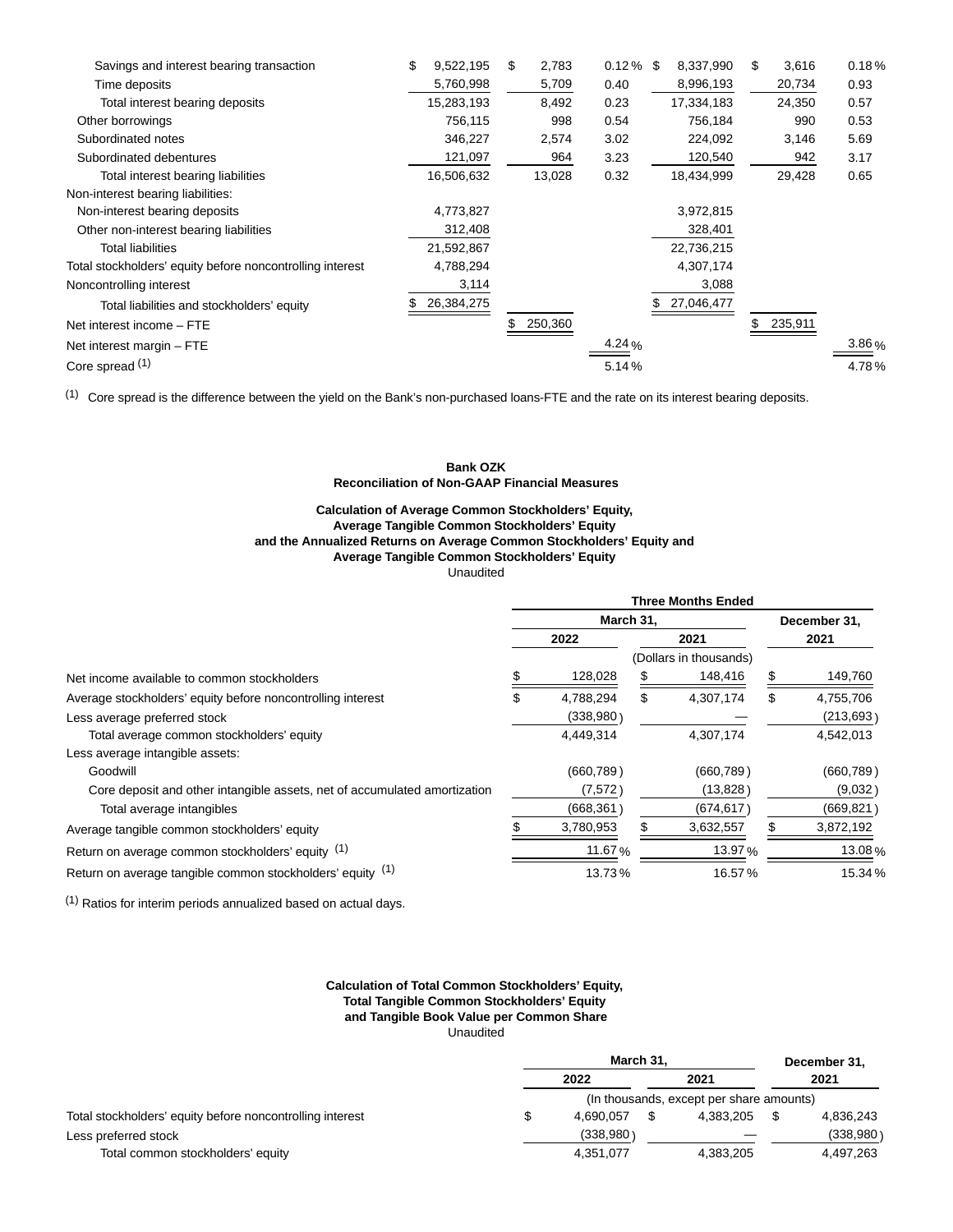| Less intangible assets:                                                   |            |            |            |
|---------------------------------------------------------------------------|------------|------------|------------|
| Goodwill                                                                  | (660, 789) | (660, 789) | (660, 789) |
| Core deposit and other intangible assets, net of accumulated amortization | (6,757)    | (12,939)   | (8,274)    |
| Total intangibles                                                         | (667, 546) | (673, 728) | (669,063)  |
| Total tangible common stockholders' equity                                | 3,683,531  | 3,709,477  | 3,828,200  |
| Shares of common stock outstanding                                        | 122,677    | 129.719    | 125,444    |
| Book value per common share                                               | 35.47      | 33.79      | 35.85      |
| Tangible book value per common share                                      | 30.03      | 28.60      | 30.52      |

## **Calculation of Total Common Stockholders' Equity, Total Tangible Common Stockholders' Equity and the Ratio of Total Tangible Common Stockholders' Equity to Total Tangible Assets** Unaudited

|                                                                              | March 31, |                        |    |            |  |
|------------------------------------------------------------------------------|-----------|------------------------|----|------------|--|
|                                                                              |           | 2022                   |    | 2021       |  |
|                                                                              |           | (Dollars in thousands) |    |            |  |
| Total stockholders' equity before noncontrolling interest                    | \$        | 4,690,057              | \$ | 4,383,205  |  |
| Less preferred stock                                                         |           | (338, 980)             |    |            |  |
| Total common stockholders' equity                                            |           | 4,351,077              |    | 4,383,205  |  |
| Less intangible assets:                                                      |           |                        |    |            |  |
| Goodwill                                                                     |           | (660, 789)             |    | (660, 789) |  |
| Core deposit and other intangible assets, net of accumulated amortization    |           | (6,757)                |    | (12, 939)  |  |
| Total intangibles                                                            |           | (667, 546)             |    | (673, 728) |  |
| Total tangible common stockholders' equity                                   |           | 3,683,531              |    | 3,709,477  |  |
| Total assets                                                                 | \$        | 26,562,353             | \$ | 27,276,892 |  |
| Less intangible assets:                                                      |           |                        |    |            |  |
| Goodwill                                                                     |           | (660, 789)             |    | (660, 789) |  |
| Core deposit and other intangible assets, net of accumulated amortization    |           | (6,757)                |    | (12, 939)  |  |
| Total intangibles                                                            |           | (667, 546)             |    | (673, 728) |  |
| Total tangible assets                                                        |           | 25,894,807             |    | 26,603,164 |  |
| Ratio of total common stockholders' equity to total assets                   |           | 16.38 $%$              |    | 16.07%     |  |
| Ratio of total tangible common stockholders' equity to total tangible assets |           | 14.22%                 |    | 13.94%     |  |

# **Calculation of Pre-Tax Pre-Provision Net Revenue**

Unaudited

|                                   |                           | <b>Three Months Ended</b> |  |                        |  |         |  |
|-----------------------------------|---------------------------|---------------------------|--|------------------------|--|---------|--|
|                                   | March 31,<br>2021<br>2022 |                           |  | December 31,<br>2021   |  |         |  |
|                                   |                           |                           |  |                        |  |         |  |
|                                   |                           |                           |  | (Dollars in thousands) |  |         |  |
| Income before taxes               | \$                        | 168.913                   |  | 192.253                |  | 193,962 |  |
| Provision for credit losses       |                           | 4.190                     |  | (31,559)               |  | (7,992) |  |
| Pre-tax pre-provision net revenue | S                         | 173.103                   |  | 160.694                |  | 185,970 |  |

Investor Contact: Tim Hicks (501) 978-2336 Media Contact: Candace Graham (501) 320-4165